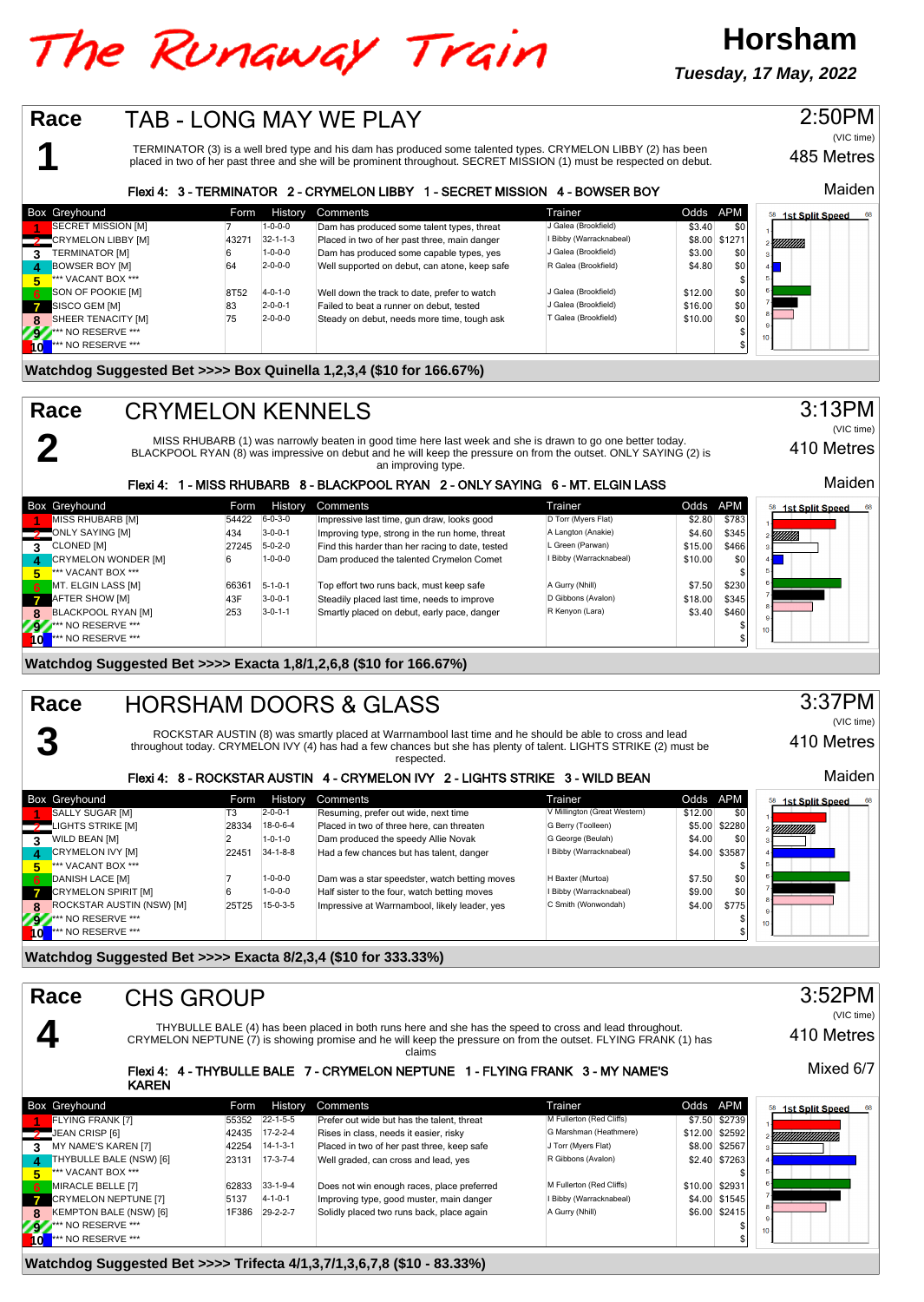# The Runaway Train

**Tuesday, 17 May, 2022**

**Horsham**

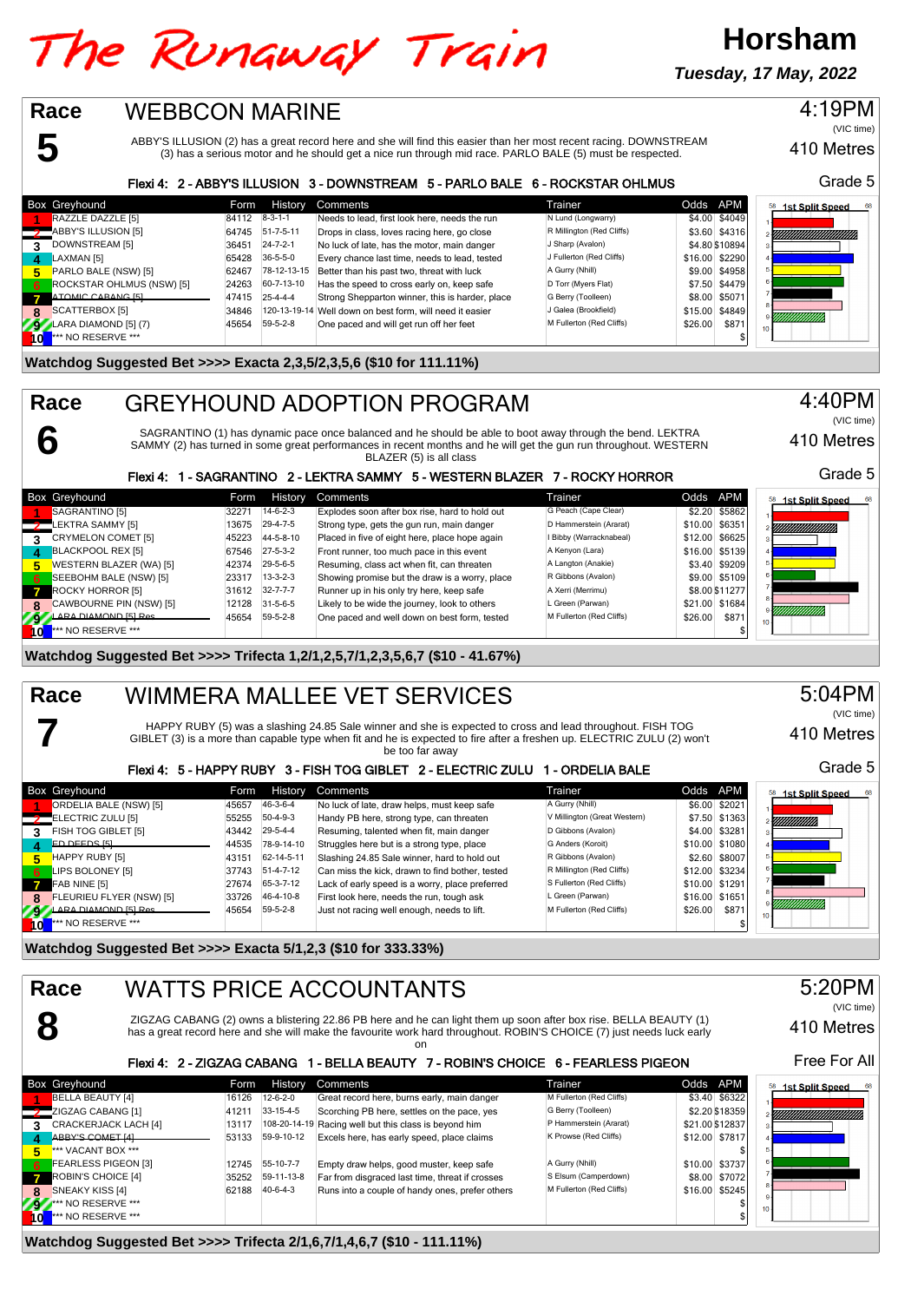### **Horsham** The Runaway Train **Tuesday, 17 May, 2022**GRV ROAD TO THE DIAMOND SERIES HT1 **Race**

BLACKPOOL DILL (7) led for a long way here last week and she will be much better for the run. DR. FALKOR (3) was dominant here last week and he just needs an ounce of luck early on. MY BRO BLAZER (6) is a serious up and comer.

### Flexi 4: 7 - BLACKPOOL DILL 3 - DR. FALKOR 6 - MY BRO BLAZER 8 - ASTON DAIQUIRI

| <b>Box Greyhound</b>         | Form           | <b>History</b>   | Comments                                        | Trainer               | Odds APM |                | 58 1st Split Speed<br>68 |
|------------------------------|----------------|------------------|-------------------------------------------------|-----------------------|----------|----------------|--------------------------|
| <b>ASTON SIMPKIN [6]</b>     | 25475 11-2-2-1 |                  | Better than his past few runs, can run a drum   | Salter (Crowlands)    |          | \$8.00 \$2189  |                          |
| DOWNTON IVY [7]              | 43167          | $13 - 1 - 1 - 2$ | Rises in class, steady record this trip, tested | H Baxter (Murtoa)     |          | \$21.00 \$2251 | YMMMML                   |
| DR. FALKOR [6]               | 31251          | $8 - 2 - 2 - 1$  | Dominant display here last week, big danger     | R Tartaglia (Newcomb) |          | \$3.60 \$5664  |                          |
| <b>WOBBLY BOOTS [7]</b><br>4 | 831            | $3 - 1 - 0 - 1$  | Still learning but continues to improve, place  | J Britton (Anakie)    |          | \$10.00 \$1230 |                          |
| EYE CANDY [7]<br>5           | 17634          | $28 - 1 - 6 - 8$ | Tough draw, likely to get crowded early, risky  | Galea (Brookfield)    |          | \$16,00 \$2189 |                          |
| MY BRO BLAZER [7]<br>6       | 317            | $3 - 1 - 0 - 1$  | Serious prospect, big threat with luck early    | J Britton (Anakie)    |          | \$3.40 \$2700  |                          |
| BLACKPOOL DILL [7]           | 12             | $2 - 1 - 1 - 0$  | Better for the run last week, leader, yes       | R Kenyon (Lara)       |          | \$4.80 \$2130  |                          |
| <b>ASTON DAIQUIRI [7]</b>    | 43543          | $8 - 1 - 0 - 4$  | Strong type, will get room early, keep safe     | P Abela (Parwan)      |          | \$8.00 \$2266  |                          |
| *** NO RESERVE ***<br>292    |                |                  |                                                 |                       |          |                | 10 <sup>1</sup>          |
| *** NO RESERVE ***<br>l O    |                |                  |                                                 |                       |          |                |                          |

#### **Watchdog Suggested Bet >>>> Win 7**

## **10 Race**

**11**

**9**

## GRV ROAD TO THE DIAMOND SERIES HT2

ENAMOURED (8) was a scorching 21.95 Ballarat winner when last in work and she is expected to fire fresh. ASTON<br>REINA (3) has proven to be a reliable beginner and she should be prominent throughout. SLICK LASS (4) just need early on.

## Flexi 4: 8 - ENAMOURED 3 - ASTON REINA 4 - SLICK LASS 6 - KORDA

|                          | <b>Box Greyhound</b>      | Form  | History         | Comments                                          | Trainer               | Odds APM |                | 58 1st Split Speed    |
|--------------------------|---------------------------|-------|-----------------|---------------------------------------------------|-----------------------|----------|----------------|-----------------------|
|                          | VIOLENT DELIGHT [7]       | 4138  | $4 - 1 - 0 - 1$ | Needs to lead, can push wide, next time           | J Britton (Anakie)    |          | \$8.00 \$1980  |                       |
|                          | SHOWGIRL LEXI [7]         | 21336 | $6 - 1 - 2 - 2$ | Steady maiden winner, likely to need it easier    | K Prowse (Red Cliffs) |          | \$21.00 \$3370 | <i>VIIIIIIIIIIIII</i> |
| 3                        | <b>ASTON REINA [7]</b>    | 13243 | $10-1-2-4$      | Reliable early, continues to get stronger, danger | I Garland (Longlea)   |          | \$7.50 \$5810  |                       |
| $\mathbf{A}$             | <b>SLICK LASS [6]</b>     | 17343 | $7 - 2 - 0 - 3$ | Explodes mid race, empty draw helps, threat       | G Peach (Cape Clear)  |          | \$3.60 \$4052  |                       |
| 5.                       | *** VACANT BOX ***        |       |                 |                                                   |                       |          |                |                       |
| <b>467</b>               | KORDA <sub>[7]</sub>      |       | $2 - 1 - 0 - 0$ | Strong effort to score last time, keep safe       | A Langton (Anakie)    |          | \$6.00 \$1600  |                       |
| $\mathbf{7}$             | <b>KRUGER LASS [7]</b>    | 53588 | $9 - 1 - 0 - 1$ | Steady effort when resuming, outclassed           | B Welsh (Mildura)     | \$18.00  | \$956          |                       |
| 8                        | <b>ENAMOURED [6]</b>      | 23621 | $8 - 2 - 3 - 1$ | Resuming, serious motor when fit, yes             | P Abela (Parwan)      |          | \$2.80 \$2310  |                       |
| 292                      | *** NO RESERVE ***        |       |                 |                                                   |                       |          |                |                       |
| $\overline{\phantom{a}}$ | <b>*** NO RESERVE ***</b> |       |                 |                                                   |                       |          |                |                       |

**Watchdog Suggested Bet >>>> Exacta 8/3,4,6 (\$10 for 333.33%)**

#### GRV ROAD TO THE DIAMOND SERIES HT3 **Race**

MULTI MATT (2) was a cracking 25.30 Shepparton winner and he should get a dream run through behind the red. HOT<br>ROD CHARLIE (1) is showing plenty of promise and he is drawn to lead for a long way. BLACKPOOL MAY (7) has cla

## Flexi 4: 2 - MULTI MATT 1 - HOT ROD CHARLIE 7 - BLACKPOOL MAY 8 - BLACKPOOL HANK

|              | <b>Box Greyhound</b>          | Form  | History          | Comments                                           | Trainer                   | Odds APM       |                | <b>1st Split Speed</b><br>68 |
|--------------|-------------------------------|-------|------------------|----------------------------------------------------|---------------------------|----------------|----------------|------------------------------|
|              | HOT ROD CHARLIE [7]           | 123   | $3 - 1 - 1 - 1$  | Showing promise, drawn to lead, main danger        | R Millington (Red Cliffs) |                | \$4.60 \$2395  |                              |
|              | MULTI MATT [7]                | 414   | $3 - 1 - 0 - 0$  | Cracking 25.30 Shepparton winner, suited here      | J Britton (Anakie)        |                | \$3.60 \$3200  | YMMMMMM                      |
| 3            | AMLIN FIDGET [6]              | 31445 | $7 - 2 - 0 - 1$  | Resuming, capable when fit, place claims           | A Terry (Lara)            | \$10.00 \$1751 |                |                              |
| $\mathbf{A}$ | <b>PAT MAY JOY [6]</b>        | 24645 | $56 - 2 - 2 - 5$ | One paced and likely to find this class beyond her | J Spruyt (Glenorchy)      |                | \$51.00 \$1456 |                              |
| 5.           | <b>DURHAM LASS [6]</b>        | 151   | $3 - 2 - 0 - 0$  | Impressive type but the draw is a worry, place     | H Baxter (Murtoa)         |                | \$8.00 \$3450  |                              |
| 6            | <b>FROSTY JACK [6]</b>        | 44755 | $18 - 2 - 2 - 3$ | Resuming, prefer over longer, next time            | G Berry (Toolleen)        |                | \$21.00 \$2562 |                              |
|              | <b>BLACKPOOL MAY [7]</b>      | 414   | $3 - 1 - 0 - 0$  | Never headed two runs back, threat if crosses      | A Kenyon (Lara)           |                | \$6.00 \$1850  |                              |
| 8            | <b>BLACKPOOL HANK [7]</b>     | 2214  | $4 - 1 - 2 - 0$  | Good muster, gets a cart across, keep safe         | A Kenyon (Lara)           |                | \$4.20 \$2770  |                              |
| w            | <b>Att NO RESERVE ***</b>     |       |                  |                                                    |                           |                |                | 10 <sub>1</sub>              |
| <b>Tol</b>   | <sup>***</sup> NO RESERVE *** |       |                  |                                                    |                           |                |                |                              |

**Watchdog Suggested Bet >>>> Quinella 2/1,7,8 (\$10 for 333.33%)**

#### **12** SHIMA SHINE @ STUD (250+ RANK) MY BOY CHARLOTT (4) has been placed in all six runs here and he has the speed to make every post a winner. ORSON<br>SETH (8) was never headed here two runs back and he can dial up the pressure mid race. MOON'S ARE LIGHT (2) h claims **Race**

## 410 Metres

|    |                              |       |                  | Flexi 4: 4 - MY BOY CHARLOTT 8 - ORSON SETH 2 - MOON'S ARE LIGHT 6 - THUNDER DASH |                        |                |               | Grade 5 No Penalty     |
|----|------------------------------|-------|------------------|-----------------------------------------------------------------------------------|------------------------|----------------|---------------|------------------------|
|    | Box Greyhound                | Form  | History          | Comments                                                                          | Trainer                | Odds APM       |               | <b>1st Split Speed</b> |
|    | LEKTRA NICK [5]              | 31582 | $33 - 5 - 4 - 7$ | Has always struggled here, place preferred                                        | D Hammerstein (Ararat) |                | \$8.00 \$4650 |                        |
|    | MOON'S ARE LIGHT [5]         | 41443 | $21 - 3 - 2 - 5$ | Handy 23.36 winner here in April, big threat                                      | G Berry (Toolleen)     |                | \$4.60 \$5131 | !!!!!!!!!!!!!!!!!      |
| 3. | JUMPING JACK [5]             | 24443 | 44-4-4-5         | Capable but prefer out wide, place best                                           | D Hammerstein (Ararat) | \$12.00 \$5482 |               |                        |
|    | MY BOY CHARLOTT (TAS) [5]    | 54325 | $24 - 3 - 8 - 6$ | Placed in all six runs here, hard to hold out                                     | J Sharp (Avalon)       |                | \$3.40 \$7008 |                        |
|    | JOFFA'S NEPTUNE [5]          | 41331 | $26 - 3 - 5 - 3$ | Racing well but does rise in class, next time                                     | N Byrne (Koroit)       |                | \$9.00 \$3803 |                        |
|    | THUNDER DASH [5]             | 64876 | $19-3-3-1$       | Better than form, has raced well here, value                                      | J Sharp (Avalon)       | \$10.00 \$3124 |               |                        |
|    | KANDINSKY [5]                | 66224 | 52-4-12-6        | Likely to get crowded early on, tough ask                                         | I Robinson (Avoca)     | \$15.00 \$3397 |               |                        |
|    | 8 ORSON SETH [5]             | 48318 | $25 - 5 - 4 - 2$ | Handy 23.58 winner here, danger if steps away                                     | J Sharp (Avalon)       |                | \$4.20 \$5131 |                        |
|    | <b>HOKKAIDO MISS I51 Res</b> | 21464 | $36 - 5 - 4 - 7$ | Can show early speed at times, place claims                                       | P Hammerstein (Ararat) |                | \$8.00 \$6298 |                        |
|    | MISS DEMONICA [5] Res        | 53354 | 65-9-9-12        | Racing a few lengths off her best at present                                      | S Millard (Kyneton)    | \$16.00 \$3317 |               |                        |

**Watchdog Suggested Bet >>>> Trifecta 4,8/2,4,6,8/1,2,3,4,6,8 (\$10 - 41.67%)**

## 6:21PM

410 Metres (VIC time)

410 Metres

410 Metres

Mixed 6/7 Heat

5:59PM

(VIC time)

Mixed 6/7 Heat

5:39PM

(VIC time)



6:37PM

(VIC time)

Mixed 6/7 Heat